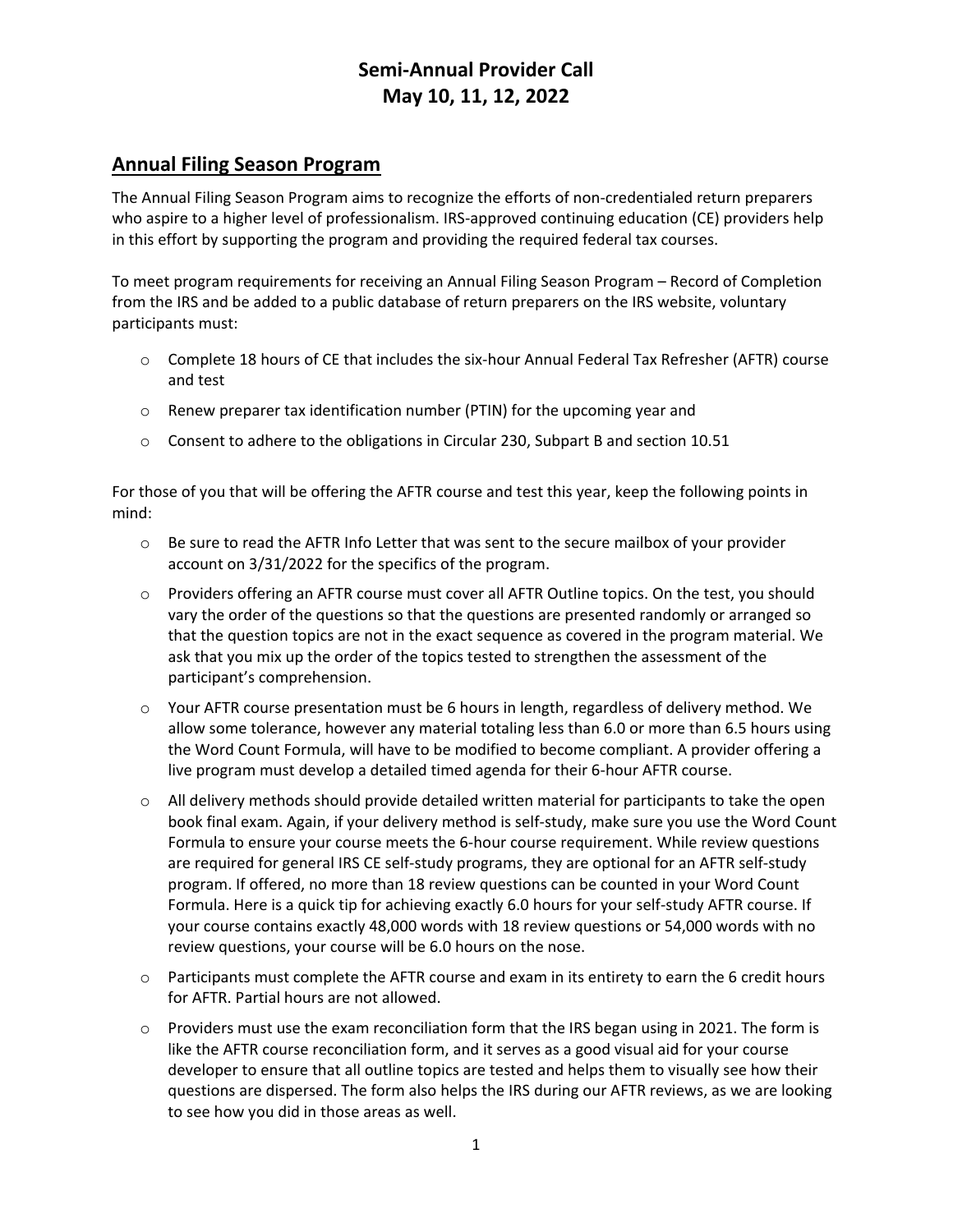- o If you are selling your AFTR program **or** if you are buying a program from another provider, please send an email t[o rpo.ce@irs.gov](mailto:rpo.ce@irs.gov) informing us. We must review all sellers' AFTR material. This ensures that your course meets our standards, and during our AFTR reviews, purchasers will not have to resubmit material from a known seller or be responsible for correcting issues found in unreviewed purchased material.
- o Regardless of when you plan to offer your AFTR course, **AFTR program numbers** are only available from April 1 – October 1. **No** AFTR program numbers will be issued after October 1. Again… no exceptions! This allows us time to review select programs and for CE providers to have sufficient time to make any needed revisions and offer the course ahead of December 31, which is when the program ends.
- $\circ$  Providers should not advertise that a participant has unlimited attempts to pass the AFTR exam. Since every third test attempt requires that 50% of the questions differ from the previous test and every test must cover all outline topics, the size of the test bank will determine how many tests attempts you can offer and advertise. Please note: If a student has exhausted their allowable attempts and your bank of questions, having the student pay again does not reset their testing opportunity.
- o Providers should offer clear details and information about the AFTR program upfront (before purchase).

Here is a list of things your AFTR advertisement should provide in advance for those considering your program:

- $\checkmark$  Course syllabus, including the course description or link to the AFTR Course Outline on [IRS.gov/taxpros/ce.](http://www.irs.gov/taxpros/ce)
- $\checkmark$  Timed agenda for live programs.
- $\checkmark$  Notice that the deadline to complete the course and exam is December 31, 2022.
- $\checkmark$  Testing requirements, including the 70% passing score, three hours to complete the exam in one sitting and the number of test attempts allowed.
- $\checkmark$  Reminder that enrolled agents can take the AFTR course but are not eligible to receive IRS CE credit for doing so.
- $\checkmark$  Alert that Annual Filing Season Program participants must sign the Circular 230 consent for entry into the program.
- $\checkmark$  Other required CE for [Annual Filing Season](https://www.irs.gov/pub/irs-utl/afsp_exempt_non-exempt_ce_chart.pdf) Program participation, like our Annual Filing Season [Program exempt/non-exempt chart.](https://www.irs.gov/pub/irs-utl/afsp_exempt_non-exempt_ce_chart.pdf)
- $\checkmark$  The IRS [Annual Filing Season Program page,](https://www.irs.gov/tax-professionals/annual-filing-season-program) which includes information and benefits about program and explains the benefit of limited representation for uncredentialed tax return preparers.
- $\checkmark$  Explain browser requirements for your website and course and exam portal as applicable, course policies, and other pertinent information.

We certainly appreciate the CE providers that participate in offering AFTR and all CE providers that support the Annual Filing Season Program with hand-picked CE packages and individual course offerings. Again, you can find more details about AFTR in our information letter and in the frequently asked questions designated for AFTR on our web page.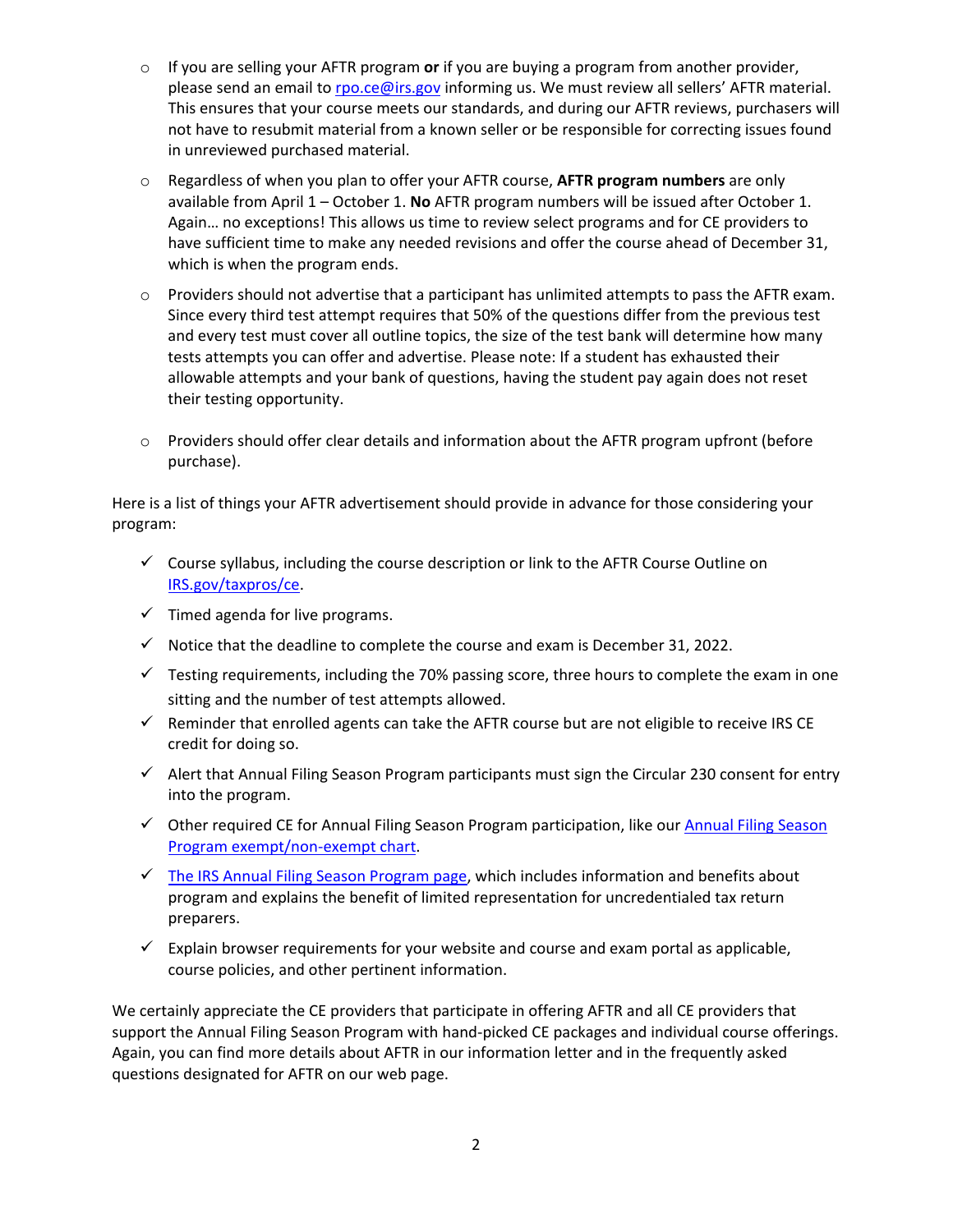## **Hot Topics**

Each call we deliver the hot topics that are currently trending or important information that you should be aware of. Here are the hot topics for this call:

### **Updates for the Special Enrollment Examination (SEE)**

- $\circ$  There has been an increase to the test fee for the SEE. The cost per test-part has increased by \$18…raising the cost for each test event from \$185 to \$203.
- $\circ$  We have recently revised and updated the 60 SEE sample test questions. These are available on IRS.gov [here.](https://www.irs.gov/tax-professionals/enrolled-agents/sample-special-enrollment-examination-questions-and-official-answers)
- $\circ$  The IRS Enrolled Agent SEE Candidate Information Bulletin for examinations beginning May 2, 2022 is available on Prometric's websit[e here.](https://www.prometric.com/sites/default/files/2022-04/IRS%20SEE%20Candidate%20Information%20Bulletin%20May%201%202022.pdf)

### **CE System Provider Survey**

Last month, we launched the Return Preparer Office Continuing Education System Customer Satisfaction Survey. We want to extend our thanks to those of you who have taken the voluntary survey already. You can access the survey on your provider account homepage by clicking "Take survey" on the upper righthand side of your home screen. The survey should take approximately five minutes to complete, and your responses are anonymous. By identifying areas of success and opportunities for improvement, we can continue to refine and enhance the CE Provider System. The survey will be available to take for a couple more months, so we encourage you to participate.

### **Reminder Regarding Your CE Provider Account**

Please ensure that all phone numbers and email addresses are kept current for your provider account. You can add as many Administrative Points of Contact (APOCs) as you need to help with administrative tasks in the CE system, but there can only be one Principal Point of Contact (PPOC) for your organization. Remember, a current PPOC who is leaving their organization, or their position, should reassign the lead role to a new PPOC prior to their departure.

#### **Program Approval Dates and Reporting Instructor Hours**

We are experiencing an increased number of requests to our CE Help Desk and secure mailbox related to programs that were not registered timely. Remember, you should obtain program numbers once you have fully developed the program, but **before** the program is offered. You should not sell or offer a program before you have an IRS-approved program number. There are also some important considerations that you must make about your program during renewal season, but we will talk more about this in detail later in the year.

Another high-volume call topic to the Help Desk is concerning the reporting of instructor hours.

So, what exactly are the rules and best guidance for instructor hours and how are CE providers to report instructor hours?

Circular 230 allows those serving as an instructor, discussion leader or speaker to receive CE credit. The instructor may receive one hour of CE credit for each contact hour completed as an instructor and a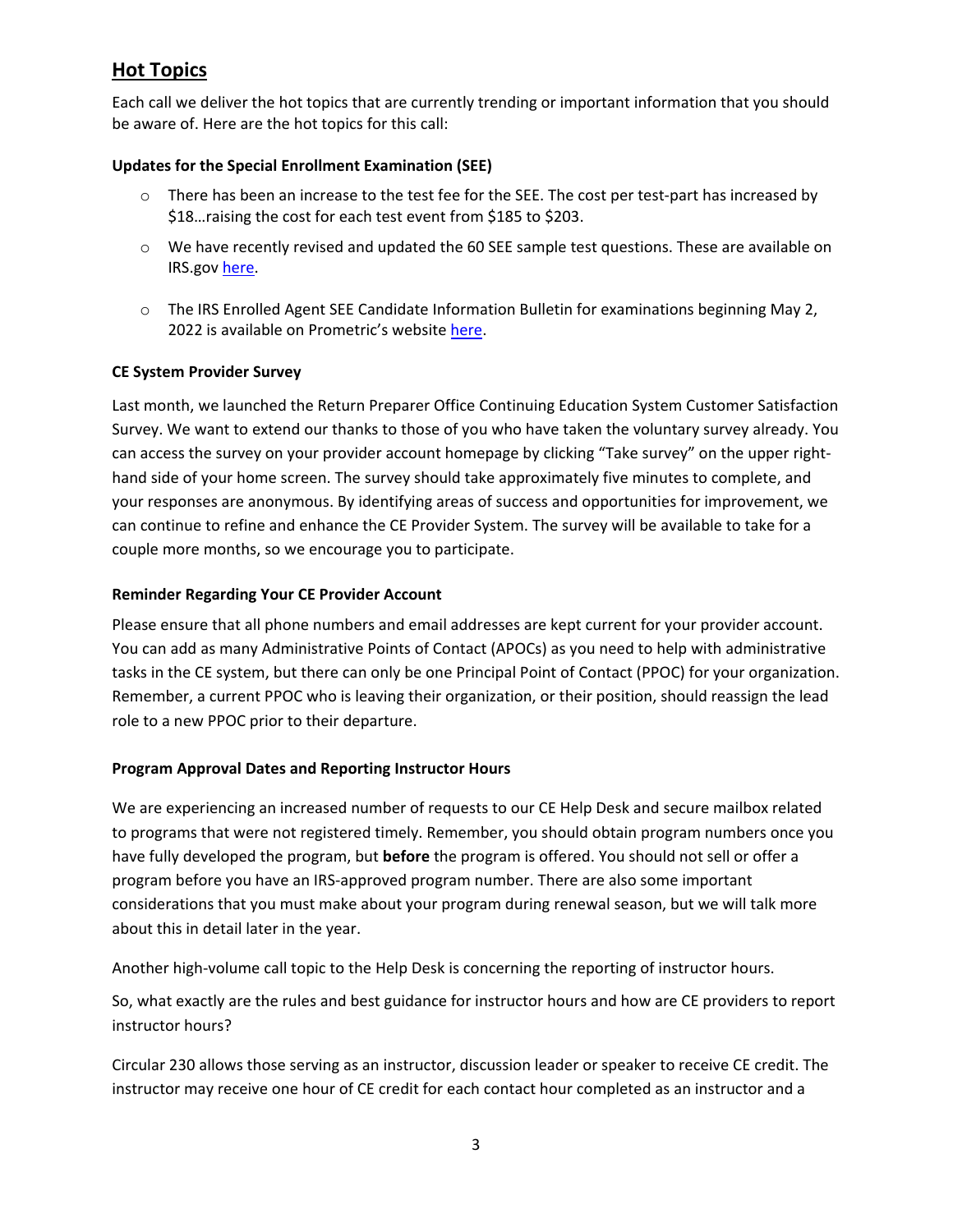maximum of two hours of CE credit for preparation time for each contact hour completed as an instructor.

However, there are limitations. CE credit is not allowable for serving as an author or developing selfstudy material. The maximum CE credit for instruction and preparation may not exceed four hours annually for unenrolled tax return preparers and six hours annually for enrolled agents and enrolled retirement plan agents. An instructor who makes multiple presentations on the same subject matter during a 12-month Annual Filing Season Program cycle, for those who participate, or the 3-year enrollment cycle for an enrolled agent can only receive CE credit for one presentation on the same subject. Any instructor hours above these limits are forfeited and cannot be converted into student credit hours.

If you are reporting instructor credit, it is the responsibility of the tax professional to tell you if they've already received any instructor credit from another provider, but you also should ask the instructor, so you know how many hours to report, if any.

You cannot report instructor hours using the Excel preparer tax identification number (PTIN) upload template. Instructor hours must be reported manually, as we cover in the Provider User Guide section 9.5.1. In the CE system, you will go to PTIN Manual Reporting, choose the Instructor Hours check box and enter data for all required fields. Be sure to check the instructor hour box which will allow the CE system to accept credit in excess of a programs allotted CE hours where needed. You cannot report more than one CE record for someone with the same program number and completion date. If you do, one record will be overwritten. Allowable instructor preparation hours and instructor hours should be totaled and made as one entry. Also, if someone instructs a portion of a program and also attends a portion as a student, they could earn instructor credit up to their annual maximum, as well as student credit.

## **Best Practices**

Today we'll be addressing verification of Continuing Education (CE) credit hours, program numbers, agendas and scheduling, and recordkeeping requirements with an emphasis on bundled and purchased programs delivered on-line or in person to give you an understanding of these requirements and expectations.

We will not address specific self-study requirements and recordkeeping, which have some differences, although many general responsibilities are very similar or identical.

For example, a timed agenda, or syllabus, for this 10-minute section would be quite simple:

- o Introduction (1 minute)
- o Definitions (1 minute)
- o Provider CE Responsibilities (general) (2 minutes)
- o Agenda Requirements (1 minute)
- o Provider CE Responsibilities (for purchased programs) (4 minutes)
- o Summary (1 minute)

#### **Definitions**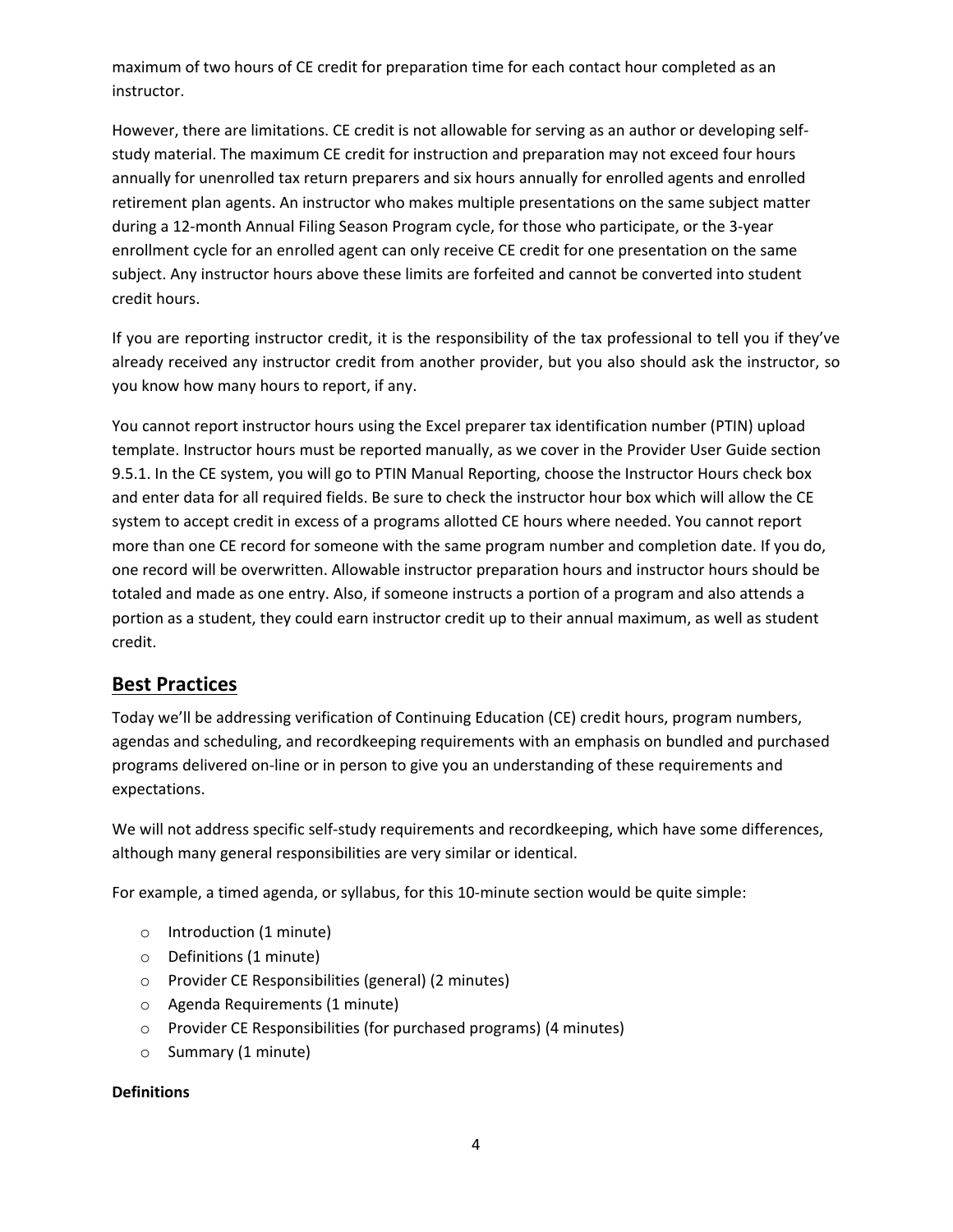"Bundled" programs are usually timed programs delivered on-line or in person and include multiple topics and and/or types, most often ethics, updates, and tax law with appropriately assigned program numbers for each type. These bundled programs are often delivered over one or multiple day sessions.

Purchased programs consist of CE course material that is most often purchased from the creator of the material, who may also present the material on-line or in person. Program agendas, or syllabi, should explain what topic(s), or objectives, are being covered. Program agendas, or syllabi, for programs where CE credits are based on delivery time, should also show the actual scheduled time for delivery.

CE credit hour = 50 contact minutes

### **Provider CE Responsibilities (general)**

Provider Standard No. 1 says," CE Providers are responsible for compliance with all applicable IRS standards and requirements." We have a total of 16 providers standards and many FAQs for guidance, but to summarize the basic requirements, an IRS-approved CE provider must provide accurate federal tax related program material created by a qualified developer, be delivered by qualified instructors, account for participants attendance and CE credit hours, timely upload those credit hours for preparer tax identification number (PTIN) holders associated with the program numbers obtained prior to delivery of the course, request program evaluations from, and issue appropriate certificates of completion to all participants.

Many of those requirements are covered in the required evaluation's eight (8) measures of rating, which ask if:

- 1. Stated learning objectives were met
- 2. Program materials are accurate, relevant, and contributed to the achievement of the learning objectives
- 3. Time allotted to learning was adequate
- 4. Facilities/equipment were appropriate
- 5. Handouts were satisfactory
- 6. Audio and video materials were effective
- 7. Individual instructors were effective
- 8. Comments section

Pro Tip: This can be a go-to checklist when creating your own program or evaluating other's programs.

#### **Agenda Requirements**

When creating and allocating CE time at 50 minutes per CE hour, having a timed agenda for each program, as well as the entire time for all day, or days, is critical. Attendees want to know what is being covered, and when, and for how long, and most important, breaks and lunch. You, as the provider, need the allocated time to get the appropriate program number, and then to verify attendance for appropriate CE credit hours.

Pro tip: scheduling multiples of 50-minute blocks of course time makes CE hours accounting easier.

#### **Provider CE Responsibilities (purchased programs)**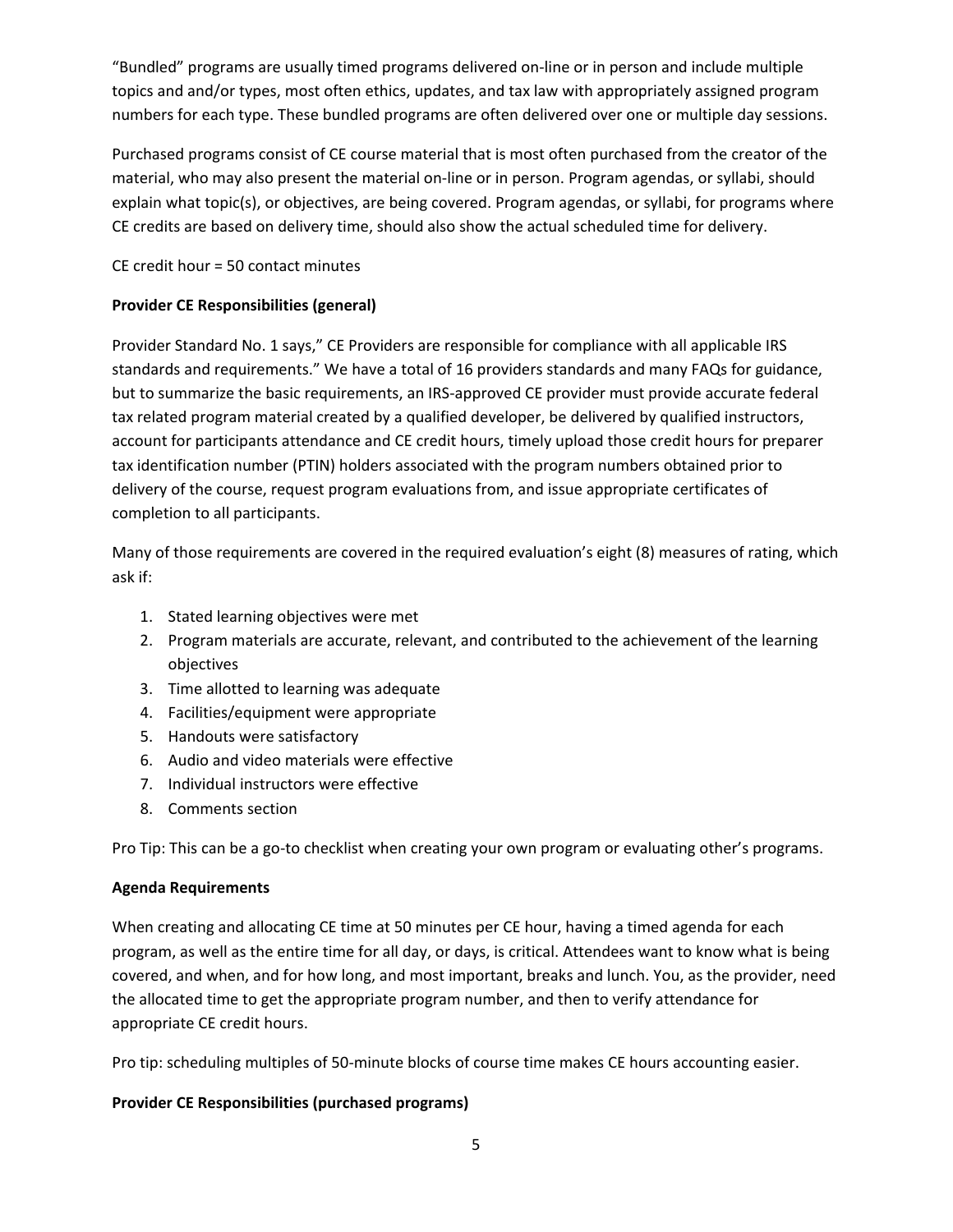When purchasing programs from a vendor, the provider who gets the program number is responsible for all the same criteria as if they created and delivered it themselves. Often the vendor will provide the program material and delivery and offer some support functions.

They may be set up to keep attendance, especially for on-line programs, since polling questions are often built into the course, and they may offer the evaluations to attendees. If this meets the IRS recordkeeping criteria, and the records and evaluations are received, verified, and archived by the provider, this is fine.

Common problems with purchased programs often arise when the vendor is told how much delivery time needs to be filled, but the purchasing provider does not verify content and the related timed agenda. An example of this is when a provider is advertising a weekend seminar called something very general like "Annual Tax Law Seminar" offering 2 hours of ethics, 3 hours of updates, 11 hours of tax law but does not yet have the material. When a company commits to the provider to present material, they make available a reference book hundreds of pages long and reference the material on a PowerPoint presentation. The agenda might be quite general and loosely followed by the presenters, with ethics presented at a different time than scheduled, and attendance verification unclear.

Without a clear, timed agenda, or syllabus, presenters may go into great detail on one subject while superficially covering another. Attendee's comments from this type of program with vague or untimed agendas includes things like, "Spent too much time on virtual currency, not enough on IRA rules," or "Spent too much time on IRA rules, not enough on virtual currency" or, worse, "Spent too much time on anecdotes during the beginning and did not complete all subjects."

When purchasing material, just as when a provider creates and delivers their own material, a clear, timed agenda is needed well before the program delivery time, and preferably before getting program numbers and advertising the program. Having that clear, timed agenda, or syllabus, well in advance of the course date sets clear expectations: The presenter will have clear timeframes for covering the scheduled material and attendees will know what subject will be covered, when it will be covered, and for how long. The purchasing provider will be able to verify attendance accurately for the program, and courses, and hold the presenter accountable for meeting their time and subject matter coverage.

Another pro tip: When scheduling longer programs, especially over multiple days, consider getting different program numbers for each day. This can help with recordkeeping, especially attendance when attendees are absent, for some, or all, of a day.

So, the timed agenda lets everyone know what they are getting, and when they are getting it, as far as course material, but there are additional expectations the purchasing CE provider needs to make clear. If the presenter of the purchased material is also providing administrative support, like tracking the attendance and requesting evaluations, which are services often included for on-line delivered material, those requirements need to be clearly stated.

The purchasing provider needs to verify all the required attendance criteria are adhered to, such as login, log-out time tracking and polling question and answers. The purchasing provider needs to verify all the program numbered courses have their own evaluation. The purchasing provider needs to verify each evaluation is properly identified with the five (5) identifying elements which include: the name of the CE provider, program name, IRS program number, the date or date(s) of the program, and an attendee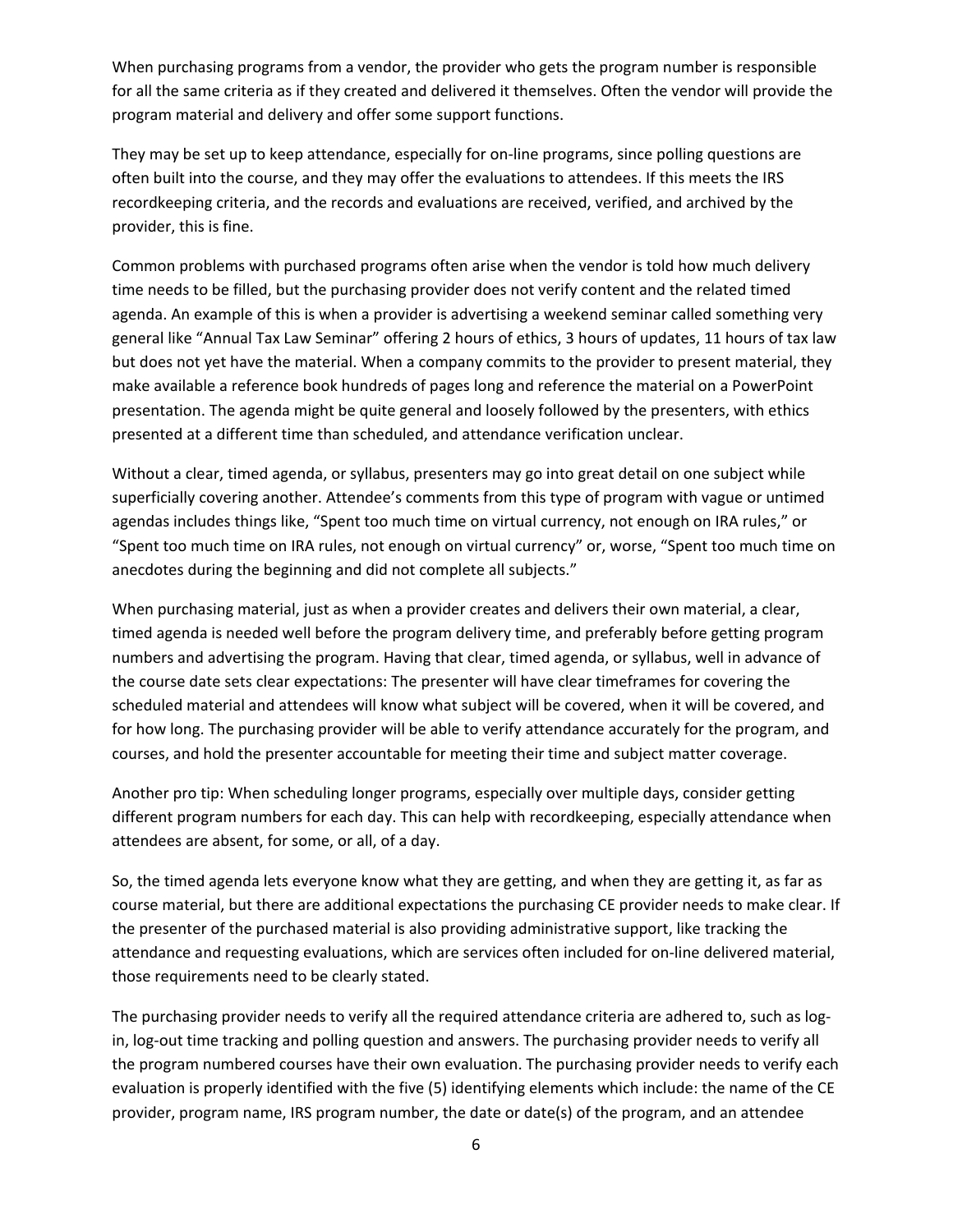name field where attendees may opt to include their own name. The purchasing provider needs to verify each evaluation has all eight (8) measures of rating mentioned before and has an appropriate grading scale with the N/A (non-applicable) option. Clarifying the administrative requirements and expectations well in advance of the program date to allow time for review of the attendance and evaluation framework should result in proper recordkeeping.

### **Summary**

- $\circ$  Start with a well-defined program, or programs, with a clear, timed agenda, or syllabus.
- $\circ$  Review the program material to verify it is accurate and can be delivered within the scheduled times.
- o Have required attendance and recordkeeping systems in place.
- $\circ$  If purchasing material, clearly communicate expectations to that provider.
- $\circ$  Get appropriate program numbers with specific descriptions of topics and material being covered, prior to delivery.
- $\circ$  During and after program delivery, make sure all criteria and schedules are being adhered to.
- $\circ$  Verify attendance, issue certificates of completion to all attendees with accurate continuing education credits.
- $\circ$  Upload CE credits accurately and timely, by the end of each of the first 3 quarters of the year, and within 10 business days of completion during the last quarter of the year.
- o Verify evaluations have been made available to all attendees.
- o Archive all material, including purchased material, for four years after last completion date.

By following these steps, and preparing for delivery of on-line or in person programs well in advance of advertising or getting program numbers, you will lay the foundation for a successful program.

## **Questions Received From You**

We received a three-part question related to Stump the Speaker type programs.

1. **Q** – **How do some CE providers get approved CE for sessions such as "Stump the Tax Experts?"** 

**A** – All IRS-approved Continuing Education (CE) providers are afforded the opportunity to offer a discussion and answer style program subject to IRS guidelines. A stump the speaker or other types of panel discussions can be used as a change of pace, yet effective approach to teaching. The next part of the question says -

### **Q** – **How do you know the answers given by the expert are correct and how do you know if the questions asked at the event even qualify for CE?**

**A** – First, the CE provider and discussion leader must determine whether the discussion topics will be predetermined or open-ended. Obviously, having someone that is a subject matter expert and well experienced as a tax professional and instructor is vital. The subject matter expert can table questions that require research.

The IRS will know what was discussed because part of your four-year recordkeeping requirement is to maintain the questions and issues discussed (including any tabled or unanswered questions) either by detailed notes of the discussion, or a voice recording of the entire session.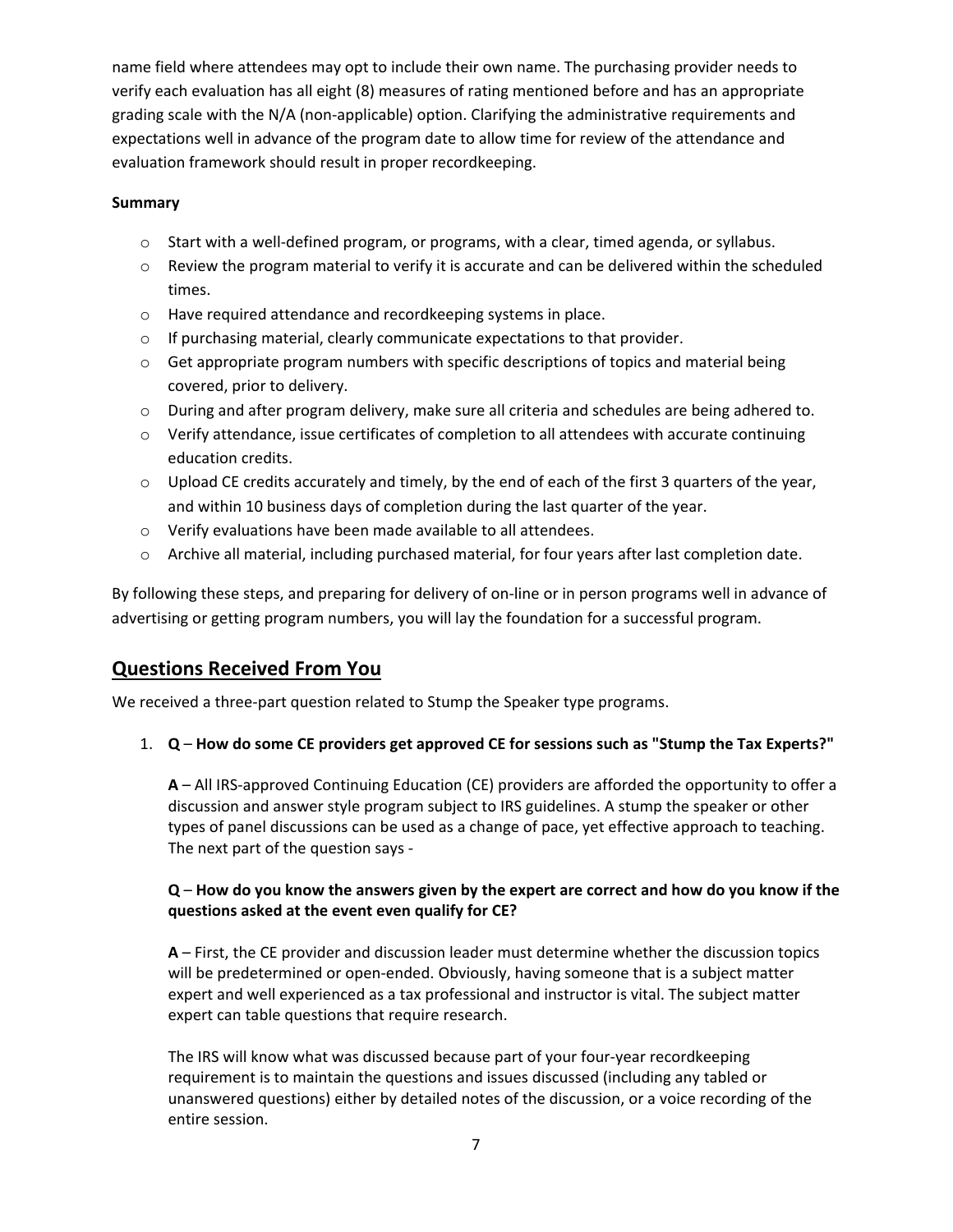Like all IRS CE programs, the program must enhance knowledge in federal tax, federal tax related matters, qualified retirement plans or federal tax ethics, and be consistent with the Internal Revenue Code. Therefore, the discussion leader must set ground rules for the discussion and keep the focus of the conversation related to federal tax. Questions regarding nonqualifying topics should not be considered.

The final part of the question asks -

### **Q** – **What about topics, learning objectives, and written material?**

**A** – The discussion leader should have a planned agenda and topics to start the discussion and questions available to use in the event that questions are not received from the audience. There may or may not be written material, but the objectives of the program should be clear.

### 2. **Q** – **There are people in other countries that would like to pass AFTR by Zoom-Live meeting. What else do we need from them? How many attempts can candidates make to pass a test**?

**A** – The Annual Federal Tax Refresher (AFTR) course can be offered in all three delivery methods, (self-study, in person, and on-line). A program offered virtually or through video conferencing, like Zoom, is okay for the 6-hour AFTR course, however the 3-hour timed exam can't be completed by Zoom. Paper tests can only be given if a proctor is physically monitoring the test in person. Since you have attendees in other countries, you can offer the exam through a computer portal that follows our test requirements.

**A** – In answer to your second question, the size of the test bank is a contributing factor in determining the number of allowable test attempts. You will find our published test parameters helpful. In part, it says that every third test attempt requires that 50% of the questions differ from the previous test. For example, if your test bank is 100 questions, you can allow no more than two attempts to pass the exam. If your test bank is 150 questions and you meet all the test parameters as outlined, you could offer up to four test attempts.

3. **Q** – **Please clarify the statement, "Self-study programs requiring only the reading of general professional literature, IRS publications, or reference manuals, even if followed by a test, are not acceptable." (IRS Return Preparer Office Standards for Continuing Education Provider Approval, page 5). Would a self-study program requiring the agent to read literature that was specifically related to qualified retirement plans and answer a 5-question quiz per hour of CE be acceptable?** 

**A** – Thank you for your timely question. The topic has surfaced recently in some of our CE provider reviews too. Here is part of CE Provider Standard No. 7 to help with our discussion: "CE providers of self-study programs must use materials specifically developed for instructional use and employ learning methods that clearly define learning objectives, guide the participant through the learning process, and provide evidence of a participant's satisfactory completion of the program." Self-study programs requiring only the reading of general professional literature, IRS publications, or reference manuals, even if followed by a test, are not acceptable. However, the use of IRS publication and reference materials as **supplemental reference** to other instructional materials is allowed.

We might add that our IRS guidance here follows the National Association of State Boards of Accountancy (or NASBA's) CPE standards almost exactly.